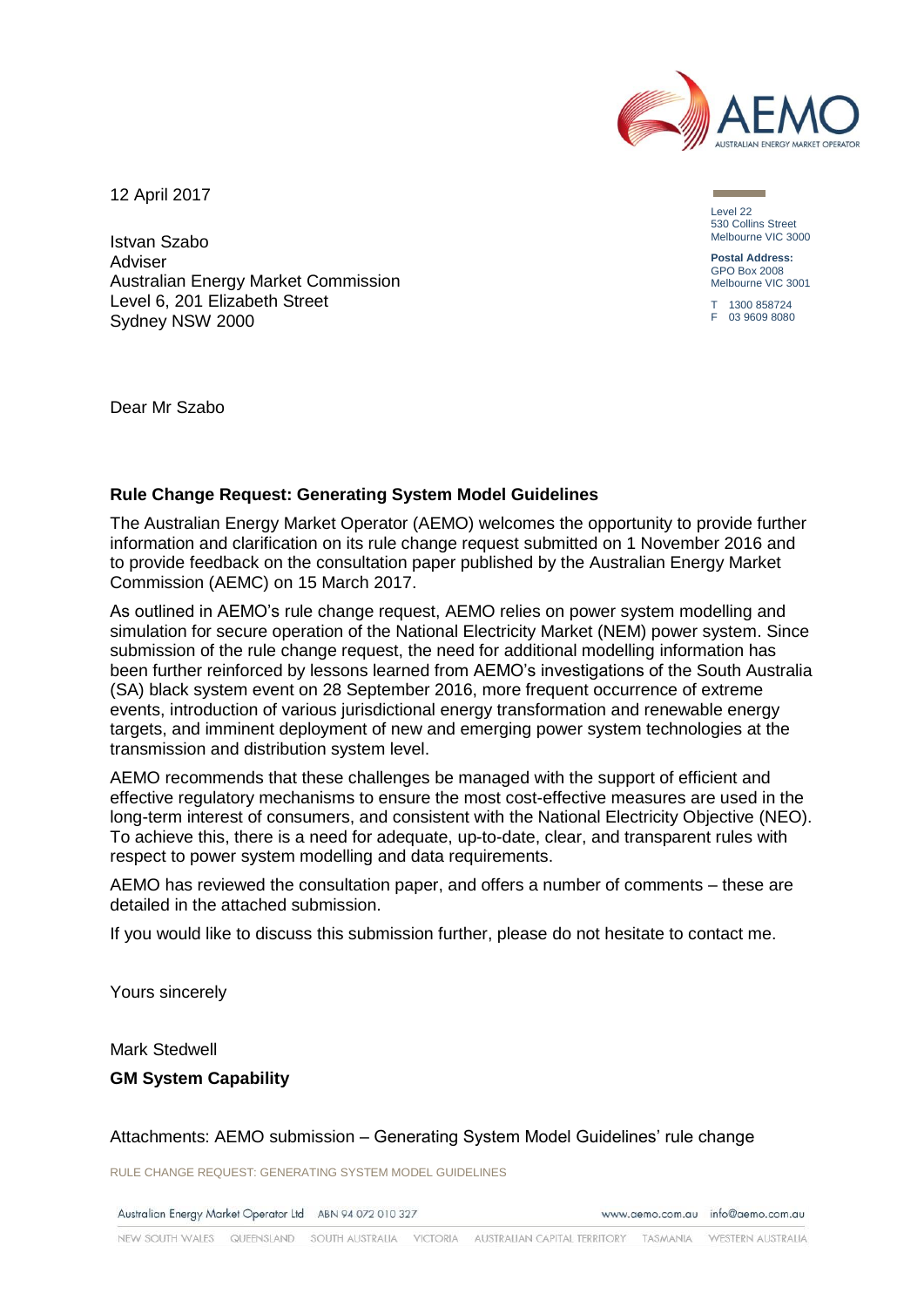

# **Attachments: AEMO submission – Generating System Model Guidelines' rule change**

## **1. Introduction**

AEMO has reviewed the AEMC's consultation paper on the AEMO's rule change request for revision of generating system model guidelines. AEMO's comments on the AEMC's consultation paper relate to the following areas:

- Changing power system conditions
- Data provision requirements on existing generators or generators half-way through the connection process
- Cost of obligations
- Format, sensitivity and restrictions of requested information
- Additional matters for consideration

### **2. Changing power system conditions**

The consultation paper states that: "A key question for consideration therefore is whether these changing power system conditions mean that current model data provision obligations are no longer sufficient to allow for effective assessment of the power system by AEMO''. Furthermore, it raises the question: ''Are changing power system conditions impacting on the ability of AEMO, and other parties, to accurately model the power system?''

AEMO notes that access to correct technical information on grid-connected equipment is critical for managing power system security such that system response under all conditions, including extreme events, can be anticipated and managed effectively.

In addition to several examples provided in AEMO's rule change proposal, lessons learned from AEMO's investigations of the SA black system event on 28 September 2016 (SA Report), and assessment of new generator connection applications in various NEM regions has further highlighted the need for more detailed modelling information for generating systems, as well as the need for provision of modelling information by owners of other, nongeneration plant. The following key examples are discussed below.

- Root mean-square (RMS)-type simulation models are inappropriate for analysing whether a viable island can be formed in SA following loss of Heywood Interconnector. This has been demonstrated in the SA Report<sup>1</sup>.
- The SA Report indicates that "as the number of faults on the transmission network grew, nine wind farms in the mid-north of SA exhibited a sustained reduction in power as a protection feature activated. For eight of these wind farms, the protection settings of their wind turbines allowed them to withstand a pre-set number of voltage dips within a two-minute period. Activation of this protection feature resulted in a significant sustained power reduction for these wind farms''.

This protection feature is not represented in the simulation models submitted to AEMO for any of the affected wind farms. AEMO is also unaware of this feature in any other wind turbine simulation models it has received. Accordingly, simulations of wind farm performance using the wind farm models currently available to AEMO would not display disconnection or offloading in response to a large number of faults

l

<sup>1</sup> AEMO, 2017, *Black System South Australia 28 September 2016* – *Final Report*. Available at:

[https://www.aemo.com.au/-/media/Files/Electricity/NEM/Market\\_Notices\\_and\\_Events/Power\\_System\\_Incident\\_Reports/2017/Integrated-Final-](https://www.aemo.com.au/-/media/Files/Electricity/NEM/Market_Notices_and_Events/Power_System_Incident_Reports/2017/Integrated-Final-Report-SA-Black-System-28-September-2016.pdf)[Report-SA-Black-System-28-September-2016.pdf](https://www.aemo.com.au/-/media/Files/Electricity/NEM/Market_Notices_and_Events/Power_System_Incident_Reports/2017/Integrated-Final-Report-SA-Black-System-28-September-2016.pdf)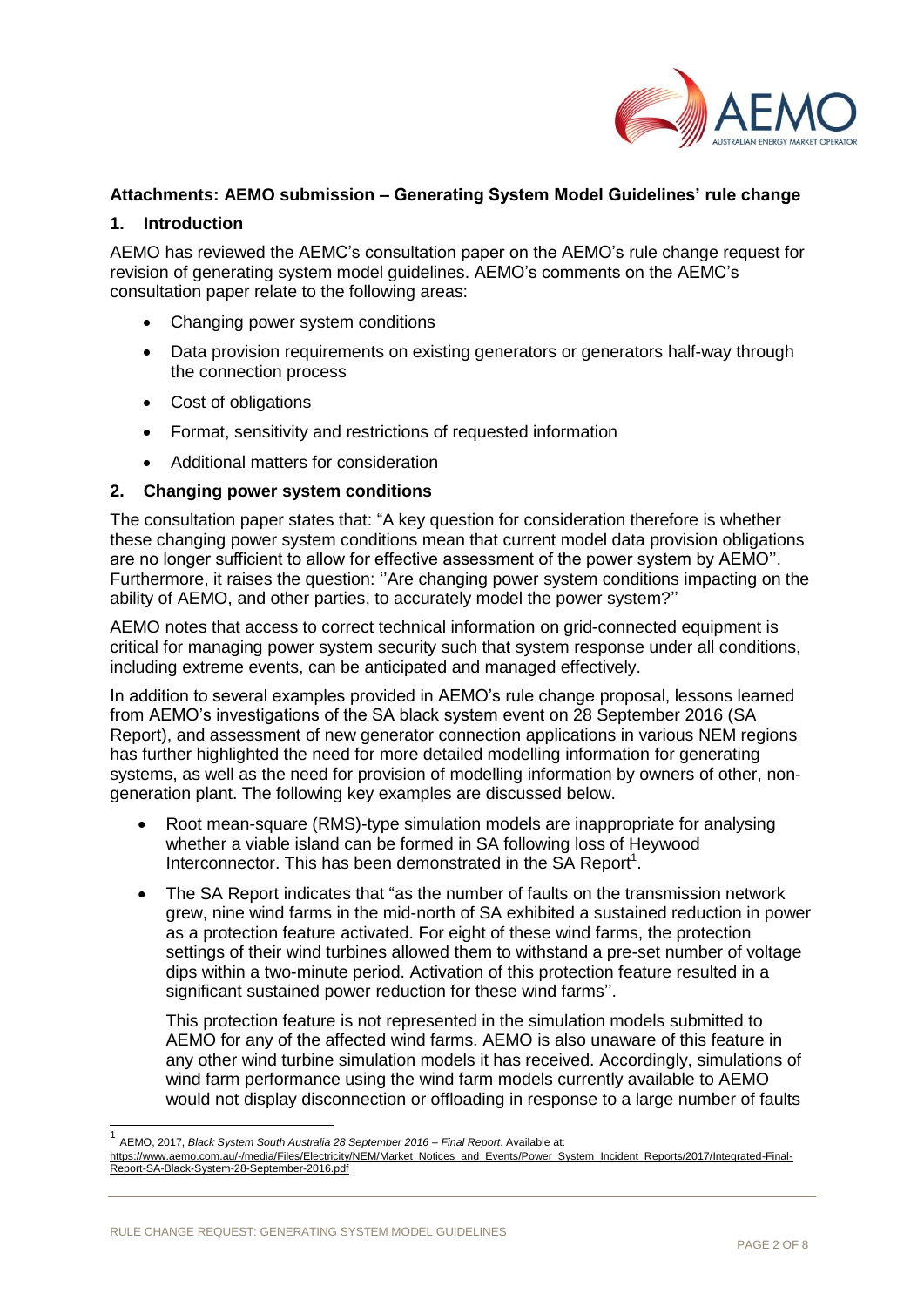

in quick succession. Furthermore, the SA Report concludes that "had the generation deficit not occurred, AEMO's modelling indicates SA would have remained connected to Victoria and the Black System would have been avoided. AEMO cannot rule out the possibility that later events could have caused a black system, but is not aware of any system damage that would have done this''.

This example highlights the need for more detailed and accurate models of generating systems, and associated control and protection systems.

- Experience gained from assessment of a number of non-synchronous generating systems during a connection application process, and the SA blackout investigations reveals that, in many cases, the RMS-type models predict significantly faster active power recovery following fault clearance compared to the measured responses or the more detailed electromagnetic transient (EMT)-type simulation models. The impact would be substantial in the context of the SA power system as any transient power reduction in the wind farms due to contingency events would be reflected onto the Heywood Interconnector. Lack of sufficiently accurate models results in optimistic and potentially insecure transient stability limits calculations for the Heywood **Interconnector**
- Lack of detailed modelling information can result in the conservative operation of the power system. As an example, simulation models of conventional synchronous generators provided to AEMO do not account for any protection or susceptibility mechanisms with respect to rapid variations in the rate of change of frequency (RoCoF). To manage the uncertainty in the event of a credible risk of separation in the SA, AEMO has recently implemented a 50 MW limit on the Heywood Interconnector, based on consideration that some of the generating units may not withstand a RoCoF value of as low as 0.5 Hz. More detailed and accurate models would allow for an increased interconnector limit by providing a better understanding of the generating systems' limitations and mitigating the risk of generator disconnection due to high RoCoF.
- Significant increase in connection of wind and solar farms in remote parts of the NEM is observed where, in some circumstances, the particular wind turbine and solar inverter types are connected to parts of the network with lower system strength than the minimum permissible limits for which the generating units are designed and connected elsewhere in the world. The standard design of generating units would not, therefore, be appropriate.

Common practice applied until recently for new generator connection assessment is such that either RMS-type models are used exclusively or, in the case of using EMTtype models, they would be used to provide confidence in the accuracy and adequacy of the RMS-type models rather than replacing them. However, in a few recent connection applications the Generators and their original equipment manufacturers (OEMs) have recommended the use of more detailed and accurate EMT-type models only for negotiation of generator performance standards. They have also advised that the necessary RMS-type model would be developed and submitted after the AEMO and network service provider (NSP) have accepted the EMT-type model and the generator performance standards negotiated based on this detailed model.

 Adverse interaction between the generating system and surrounding power system. Experience exists where the adverse control interactions between a non-synchronous generating system and adjacent power system was not identified during the design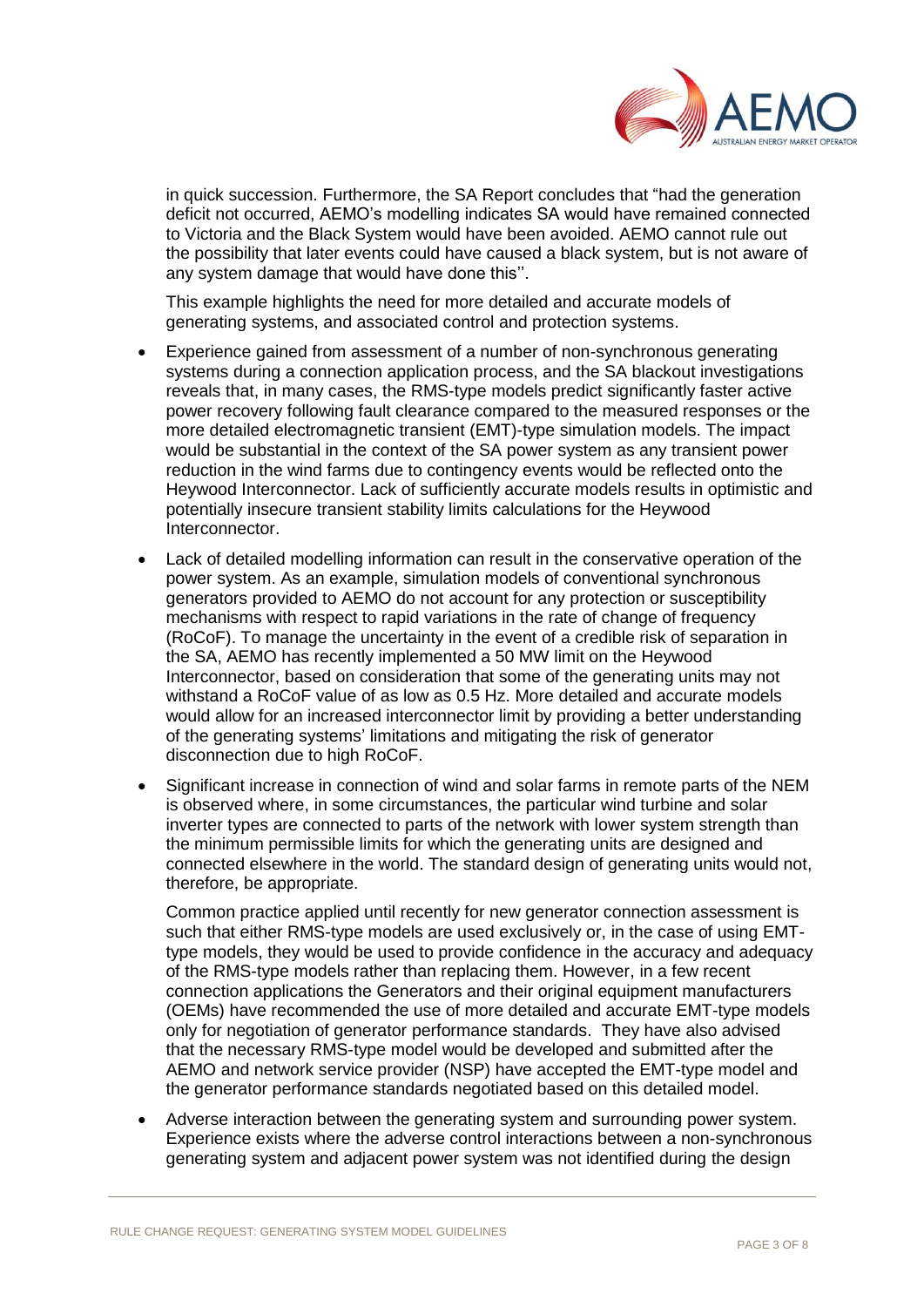

stage and negotiation of generator performance standards. This primarily stemmed from the use of RMS-type models and simulation tools and their inherent limitations in representing control systems that can adversely interact with each other.

Considering the materiality of the issues discussed above, AEMO urges the AEMC to give consideration to these matters.

#### **3. Data provision requirements on existing generators or generators half-way through the connection process**

The consultation paper puts forward a number of questions on the extent to which the proposed rule change should apply to existing generators or generators half-way through the connection process, in particular:

- Question 4: Does AEMO have scope to gather sufficient information under existing NEL/NER provisions?
- Question 8: What data provision requirements should apply to a generator that is halfway through the connection process, when new data provision requirements are introduced?
- Question 11: Should AEMO be able to request additional modelling data from existing generators who are already registered and have executed connection agreements?

Question 4 is predicated on the use of market information instruments under section 53 of the National Electricity Law (NEL). AEMO submits that this is not applicable in the case of the type of information AEMO seeks in this instance, as section 53 of the NEL only applies to a 'relevant function' of AEMO, which does not include the function it performs as power system operator and wholesale market operator under section 49 of the NEL.

AEMO considers that provision of relevant and accurate data and models is imperative for all generators. The criteria and conditions for requesting an existing generator to provide additional modelling information should be primarily decided based on the impact on power system security or other Registered Participants (as set out in the rule change proposal), and irrespective of application or connected status.

The connection process is an iterative process and AEMO always expects that an applicant will submit a range of models through as design progresses. Modelling changes can arise for a number of reasons, including changes in generating units' type or balance of plant selection, parameter refinements, updates to models by the OEM or identification of performance/compliance issues that needs to be resolved.

Appropriate and accurate data and modelling information is an enduring obligation and a necessity. The purpose of the provision of data and models is multi-faceted – the initial use for assessment of the suitability of proposed plant and its performance standards is just one aspect. The determination of plant's capability to achieve its agreed performance standards and then later, the ongoing management and assessment of power system security confirm that model provision and use is not just a simple hurdle that stands between application and connection. Once a plant is in service, its models are used in long-term power system planning, assessment of new connections, development of constraint equations, procurement of ancillary services, short-term operational planning and incident investigations, and in real-time operations through stability assessment tools.

To manage power system security, it is imperative that appropriate simulation models and data are available to AEMO. As the power system characteristics and its connected elements evolve, there is a requirement for modelling tools and data adequate for investigation and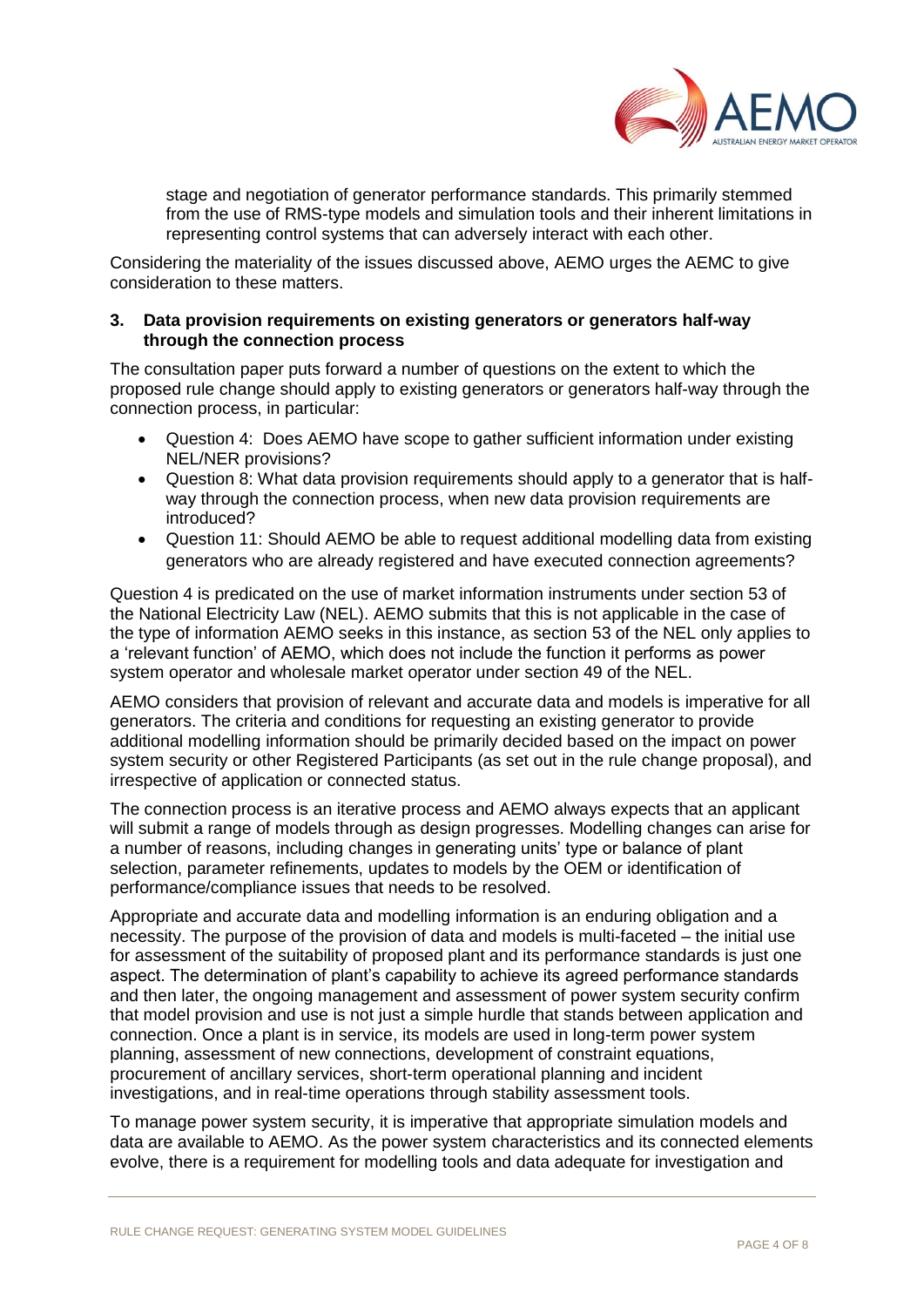

assessment of various matters of power system security with a focus on areas of specific concern at that time, in a particular scenario. The modelling capability needs to evolve alongside the power system. The use of models in power system simulations and assessments is fundamental to understanding the technical performance capability and limits of the interconnected power system. Without the ability to perform fit for purpose simulations, AEMO would be forced to operate the power system relatively more conservatively (as an example see Section 2 on the lack of detailed information on the RoCoF withstand capability of synchronous generators).

AEMO considers that the NER already acknowledges the need for models to be periodically reviewed and updated. Clause 5.7 deals with testing and for compliance purposes and acknowledges that adequate analytical models are a necessity for AEMO in undertaking its obligations in relation to power system security. In particular, clause 5.7.6 provides a process for testing where models are considered inadequate.

AEMO's experience in requesting detailed modelling information or additional data from existing generators is varied. To establish consistency AEMO recommends the AEMC to consider setting out clear and transparent rules with respect to power system modelling and data requirements as the current Rules would allow inconsistency in the extent of modelling information provided by different Generators. It is AEMO's view that the power system must be able to be analysed as a whole, and piecemeal assessment is not an option.

## **4. Cost of obligations**

While AEMO is appreciative of the additional cost for the provision of more detailed or additional modelling information, it recommends that any arguments as to the cost of compliance should be weighed against the cost of major events, such as blackouts, other supply disruptions, and involuntary load shedding which may occur due to inability of deficient or inaccurate simulation models to correctly predict and mitigate power system security concerns. AEMO considers that any costs associated with additional modelling requirements, being in the order of several tens of thousand dollars, would be significantly outweighed by the prevention of the events discussed in Section 2, some of which may cost several tens of million dollars if they are not correctly understood and mitigated through detailed power system modelling and simulation.

Furthermore, examples exist where simulation models of the generating systems are materially different from the actual plant response. To manage the impact of such generating systems on power system security, it may be necessary for the NSP or AEMO to apply constraints on the operation of such plant. Provision of more accurate and appropriate simulation models reduces the risk of generating systems being constrained-off due to major inaccuracies in the model, or as a result of later developments in the adjacent network and manifestation of interaction phenomena that could not be predicted by simpler RMS-type models.

The consultation paper also raises a question as to whether the cost of these obligations may form a barrier to entry for new Generators. AEMO notes that in dealing with a number of major wind turbine and solar inverter manufacturers for a number of new connection applications, it has, so far, been able to receive detailed EMT-type models from three major solar inverter, and four major wind turbine manufacturers. AEMO also understands that a number of OEMs are currently working towards developing more detailed models. AEMO does not, therefore, agree that additional model requirements could be an impediment on new entrant Generators.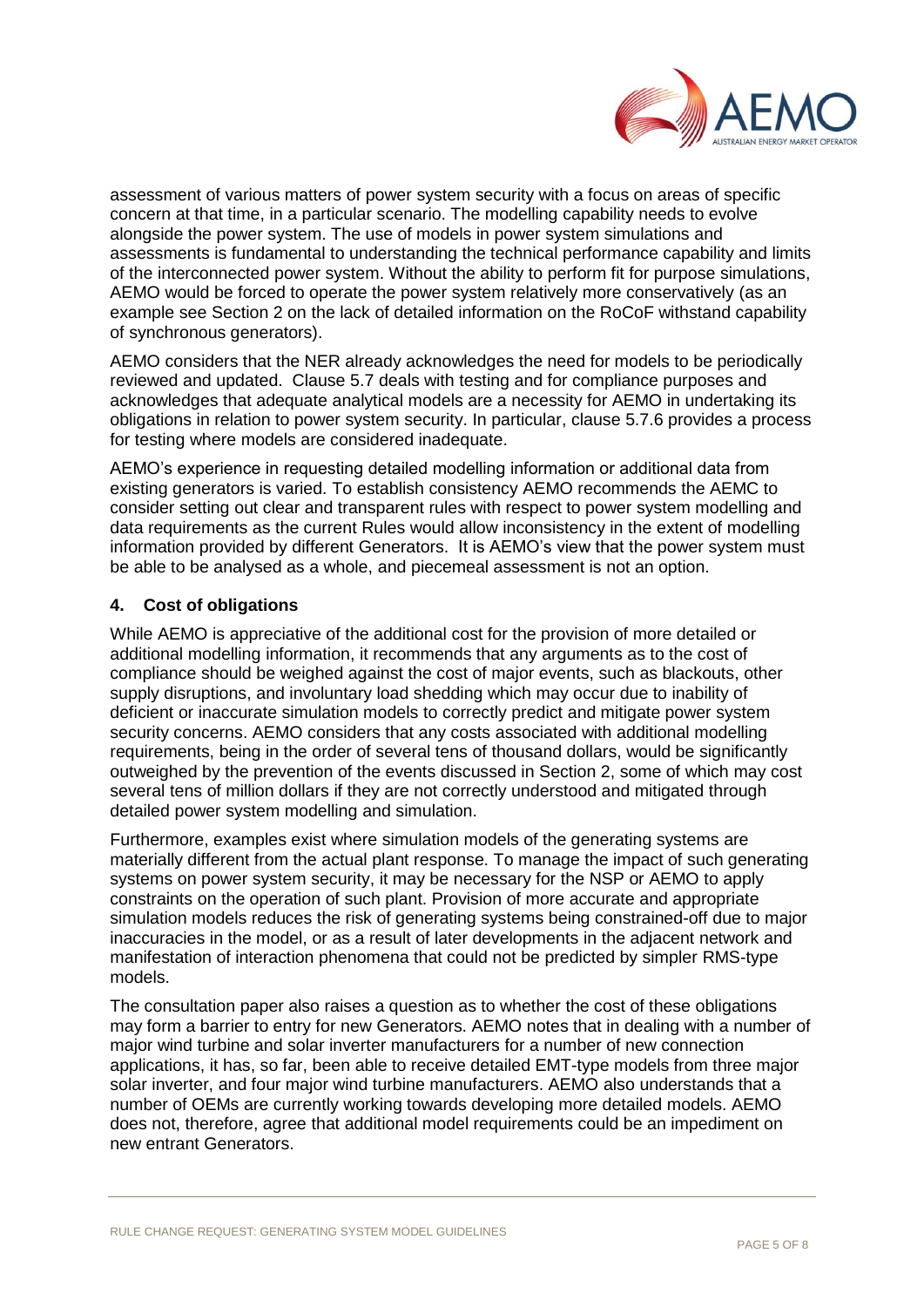

## **5. Format, sensitivity and restrictions of requested information**

## **5.1. Format**

The consultation paper mentions that "AEMO's rule change request does not specify whether EMT-type models provided to it should be in a source code or encrypted format''. However, the proposed clause S5.2.4 (b) (6) indicates that:

*to AEMO, model source code associated with the load flow and dynamic simulation model in subparagraph (5) in an unencrypted form suitable for at least one of the software simulation products nominated by AEMO and in a form that would allow conversion for use with other software simulation products by AEMO;*

AEMO considers that the rule change as proposed would deliver the necessary value with a black-box EMT-type model. AEMO introduces other mechanisms to gain confidence in veracity of these models (see Section 6 of this attachment) rather than the need for provision of model source codes. The requirement on provision of RMS-type model source codes will remain and is necessary to enable AEMO to independently manage any software version changes. AEMO notes changes in the simulation platform version for the EMT-type software generally occur much less frequently than for the RMS-type software. Additionally, models developed in older versions of the EMT-type tools can often be used in newer versions without any issues. In any case, AEMO considers it is the responsibility of connecting Generator to have contractual agreements in place with the relevant OEM(s) to update any black-box EMT-type models if the obsolete model version cannot be used in a newer version of the EMT-type tool used by AEMO.

## **5.2. Sensitivity**

The consultation paper discusses briefly the potential sensitivity: "In assessing this issue, it will be necessary to consider whether EMT-type models are likely to be significantly more commercially sensitive than an RMS-type model and whether current encryption requirements can provide adequate protection. The Commission understands that the relative simplicity of RMS-type models means that to date, the encryption process has provided adequate protection for these kinds of generator model data. However, the more detailed nature of EMT-type models could mean that encryption does not provide sufficient protection''.

AEMO notes that the sensitivity and intellectual property (IP) issues associated with the EMT-type models primarily relate to the control and protection systems of the generating units, and other dynamic plant that can differ between manufacturers. Details of these features are not observable by the users of the black-box models. Furthermore, the rule change proposal does not put forward any requirements on provision of associated transfer function block diagram representation. AEMO does not, therefore, agree that the more detailed nature of EMT-type models could mean that encryption does not provide sufficient protection.

## **5.3. Restrictions**

When it comes to potential restrictions in distribution of the detailed EMT-type models, the consultation paper notes that: "Furthermore, even if generators already possess the EMTtype models from manufacturers, the release of those models to any third party, including AEMO, may be restricted under private confidentiality agreements. Therefore, the ability to comply is likely to be dependent on the particular circumstances of each party''. AEMO considers the described situation unlikely to occur for the following reasons: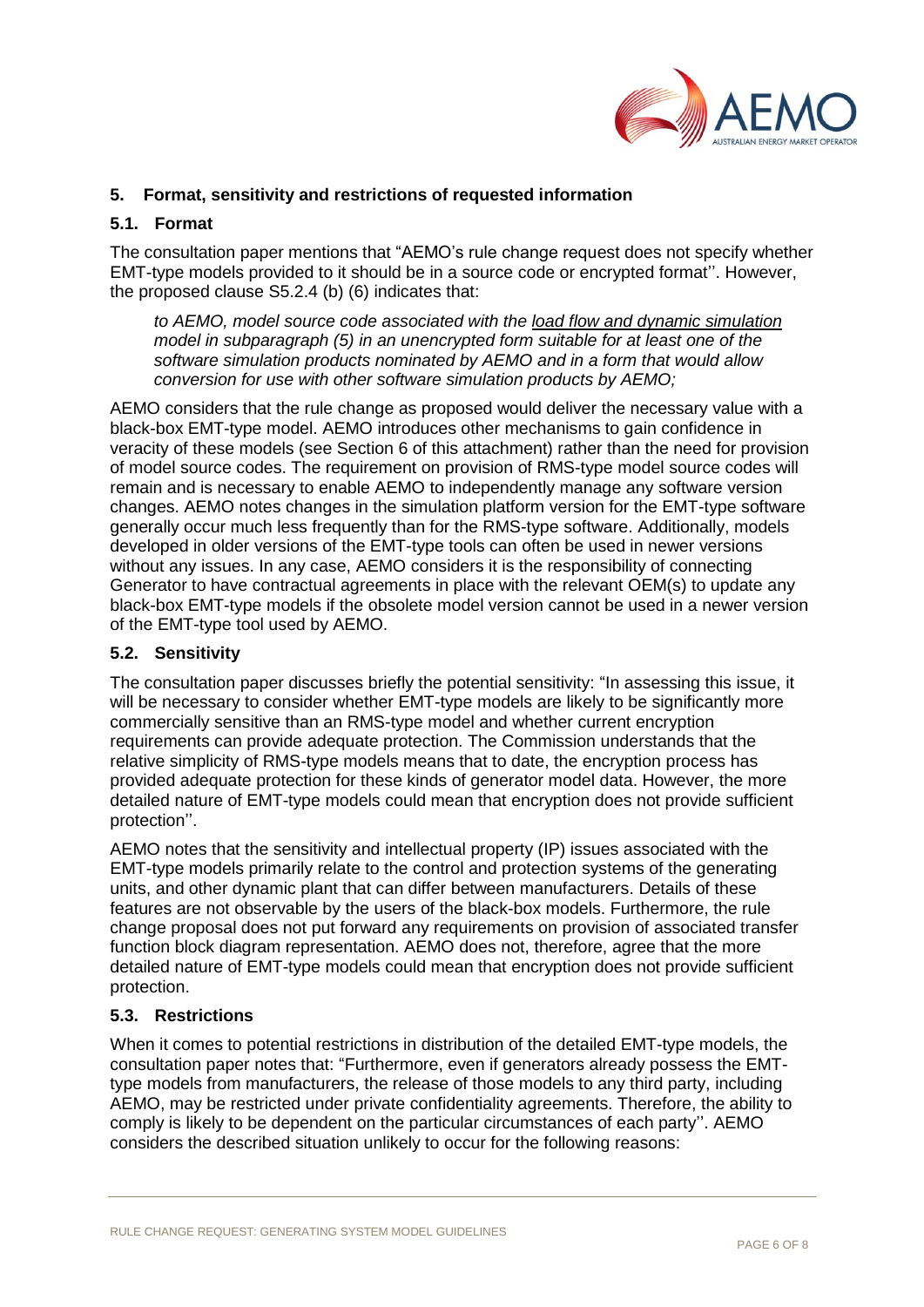

- OEMs have provided these models to AEMO and relevant NSPs rather than the relevant Generator.
- To date, AEMO and relevant NSPs have received such models under non-disclosure agreement with the relevant OEM(s) where the relevant Generator is not part of such confidentiality agreements.
- With the proposed rule change the requirement for AEMO to adhere with the confidentiality of information would be covered under the national electricity law (NEL) and National Electricity Rules (NER)<sup>2</sup>.
- A similar approach is often adopted when the OEM submits the model source code for RMS-type models to AEMO only, and in most case cases not to the relevant Generator. AEMO considers that this approach has worked successfully for several years.

### **6. Other matters for consideration**

Recent experience gained from assessment of a number of non-synchronous generating systems as part of a connection application process, and the SA blackout investigations has highlighted the need for higher confidence in the veracity of simulation models submitted before connection assessment studies commence. These issues were not proven to be critical at the time of submitting the rule change proposal, and were not therefore included in the original rule change request submitted on 1 November 2016. These proposed additional requirements are highlighted below.

- Pre-validation of models against the actual response of generating units, dynamic reactive support plant, and battery storage units (if applicable) with identical control systems and settings. The pre-validation of models prior to commissioning tests of the whole generating system onsite will significantly reduce the risks of non-compliance in the commissioning process set out in the NER $^3$ . Another advantage of model prevalidation for EMT-type models is that it provides sufficient confidence in the adequacy and integrity of the submitted models without the need for AEMO to access the model source codes. Pre-validation of simulation models can be demonstrated using a type-test approach.
- Depending on system strength, pre-validation may need to be done on either RMS- or EMT-type models.
- Where EMT-type models are required, the accuracy and adequacy of EMT-type models submitted to AEMO for all individual elements of the generating system should be pre-validated against the actual response of these elements with identical

NEL - please see sections 54 to 54H:

 $^2$  Because AEMO holds a significant amount of confidential information in order to fulfil its statutory functions, the regulatory framework for the National Electricity Market (NEM) includes extensive obligations on AEMO to ensure that confidential information is protected, and only used or disclosed to the extent necessary for AEMO to perform its functions. These legal obligations were introduced to address such a situation, avoiding the need for AEMO and to negotiate NDAs with all disclosing parties. This way, all confidential information held by AEMO is subject to consistent obligations of confidentiality that have the force of law. AEMO's confidentiality obligations are set out in the National Electricity Law (NEL), a legally statute in each jurisdiction of the NEM. The National Electricity Rules (NER) are a statutory instrument that all Registered Participants must comply with, including the legal confidentiality obligations under clause 8.6 of the NER. These laws can be found in full at the following links:

http://www.legislation.sa.gov.au/LZ/C/A/NATIONAL%20ELECTRICITY%20(SOUTH%20AUSTRALIA)%20ACT%201996/CURR ENT/1996.44.UN.PDF

NER - see Chapter 5, (Schedule 5.2 clause S5.2.4(b)(6) and (c)(2)), also Chapter 3 (clause 3.13.3(k) and (l)(2)) and Chapter 8 (clause 8.6): http://www.aemc.gov.au/Electricity/National-Electricity-Rules/Current-Rules.html

Refer to NER clause 5.7.3 (a)